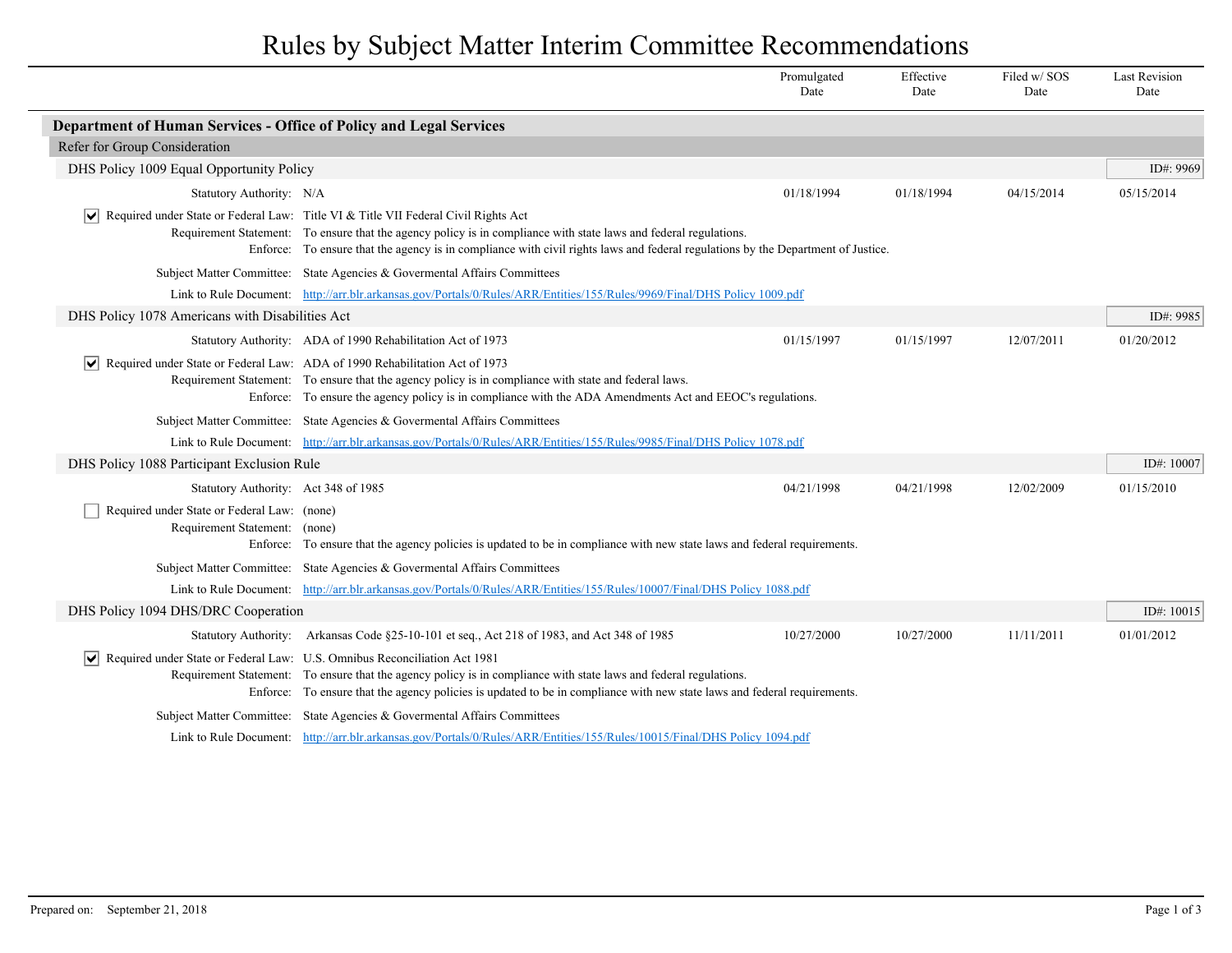## Rules by Subject Matter Interim Committee Recommendations

|                                                                              |                                                                                                                                                                                                                                                                                                                                                                       | Promulgated<br>Date | Effective<br>Date | Filed w/SOS<br>Date | <b>Last Revision</b><br>Date |
|------------------------------------------------------------------------------|-----------------------------------------------------------------------------------------------------------------------------------------------------------------------------------------------------------------------------------------------------------------------------------------------------------------------------------------------------------------------|---------------------|-------------------|---------------------|------------------------------|
| DHS Policy 1098 Appeals and Hearings Procedures                              |                                                                                                                                                                                                                                                                                                                                                                       |                     |                   |                     | ID#: 10022                   |
|                                                                              | Statutory Authority: Arkansas Code §20-76-201                                                                                                                                                                                                                                                                                                                         | 09/07/2001          | 09/07/2001        | 01/21/2009          | 03/27/2018                   |
| Required under State or Federal Law: (none)<br>Requirement Statement: (none) | Enforce: To ensure that the agency policies is updated to be in compliance with new state laws and federal requirements.                                                                                                                                                                                                                                              |                     |                   |                     |                              |
|                                                                              | Subject Matter Committee: State Agencies & Governental Affairs Committees                                                                                                                                                                                                                                                                                             |                     |                   |                     |                              |
|                                                                              | Link to Rule Document: http://arr.blr.arkansas.gov/Portals/0/Rules/ARR/Entities/155/Rules/10022/Final/DHS Policy 1098.pdf                                                                                                                                                                                                                                             |                     |                   |                     |                              |
| Policy 3007 Options Counseling                                               |                                                                                                                                                                                                                                                                                                                                                                       |                     |                   |                     | ID#: 10296                   |
|                                                                              | Statutory Authority: Ark. Code Ann. § 20-10-2101 through 2107                                                                                                                                                                                                                                                                                                         | 04/17/2008          | 04/17/2008        | 01/14/2011          | 06/30/2012                   |
| $ \vee $                                                                     | Required under State or Federal Law: 42 U.S.C. § 1395i–3 and 42 C.F.R. § 483.20<br>Requirement Statement: To ensure that the agency policy is in compliance with state laws and federal regulations.<br>Enforce: To ensure that the agency policies is updated to be in compliance with new state laws and federal requirements.                                      |                     |                   |                     |                              |
|                                                                              | Subject Matter Committee: State Agencies & Governental Affairs Committees                                                                                                                                                                                                                                                                                             |                     |                   |                     |                              |
|                                                                              | Link to Rule Document: http://arr.blr.arkansas.gov/Portals/0/Rules/ARR/Entities/155/Rules/10296/Final/DHS Policy 3007.pdf                                                                                                                                                                                                                                             |                     |                   |                     |                              |
| PUblication 407 Notice of Privacy Practices                                  |                                                                                                                                                                                                                                                                                                                                                                       |                     |                   |                     | ID#: 10284                   |
|                                                                              | Statutory Authority: Arkansas Code §25-10-101                                                                                                                                                                                                                                                                                                                         | 08/02/2013          | 08/02/2013        | 08/02/2013          | 01/01/2017                   |
|                                                                              | Required under State or Federal Law: Federal register, Vol 87 No 17 Part II DHHS 45 CFR Parts 160 and 164<br>Requirement Statement: To ensure that the agency policy and publication is in compliance with state laws and federal regulations.<br>Enforce: To ensure that the agency policy and publication is in compliance with state laws and federal regulations. |                     |                   |                     |                              |
|                                                                              | Subject Matter Committee: State Agencies & Governental Affairs Committees                                                                                                                                                                                                                                                                                             |                     |                   |                     |                              |
|                                                                              | Link to Rule Document: http://arr.blr.arkansas.gov/Portals/0/Rules/ARR/Entities/155/Rules/10284/Final/PUB-408 2017.pdf                                                                                                                                                                                                                                                |                     |                   |                     |                              |
| Publication 407 Notice of Privacy Practices (Spanish)                        |                                                                                                                                                                                                                                                                                                                                                                       |                     |                   |                     | ID#: 10283                   |
|                                                                              | Statutory Authority: Arkansas Code §25-10-101                                                                                                                                                                                                                                                                                                                         | 08/02/2013          | 08/02/2013        | 08/02/2013          | 01/01/2017                   |
|                                                                              | Required under State or Federal Law: Federal register, Vol 87 No 17 Part II DHHS 45 CFR Parts 160 and 164<br>Requirement Statement: To ensure that the agency policy and publication is in compliance with state laws and federal regulations.                                                                                                                        |                     |                   |                     |                              |
|                                                                              | Enforce: To ensure that the agency publication is in compliance with state laws and federal regulations.                                                                                                                                                                                                                                                              |                     |                   |                     |                              |
|                                                                              | Subject Matter Committee: State Agencies & Governental Affairs Committees                                                                                                                                                                                                                                                                                             |                     |                   |                     |                              |
|                                                                              | Link to Rule Document: http://arr.blr.arkansas.gov/Portals/0/Rules/ARR/Entities/155/Rules/10283/Final/PUB-407 Spanish.pdf                                                                                                                                                                                                                                             |                     |                   |                     |                              |
| Publication 408 Notice of Privacy Practices                                  |                                                                                                                                                                                                                                                                                                                                                                       |                     |                   |                     | ID#: 10285                   |
|                                                                              | Statutory Authority: Arkansas Code §25-10-101                                                                                                                                                                                                                                                                                                                         | 08/02/2013          | 08/02/2013        | 09/04/2013          | 01/01/2017                   |
|                                                                              | Required under State or Federal Law: Federal register, Vol 87 No 17 Part II DHHS 45 CFR Parts 160 and 164<br>Requirement Statement: To ensure that the agency policy and publication is in compliance with state laws and federal regulations.<br>Enforce: To ensure that the agency publication is in compliance with state and federal regulations.                 |                     |                   |                     |                              |
|                                                                              | Subject Matter Committee: State Agencies & Governental Affairs Committees                                                                                                                                                                                                                                                                                             |                     |                   |                     |                              |
|                                                                              | Link to Rule Document: http://arr.blr.arkansas.gov/Portals/0/Rules/ARR/Entities/155/Rules/10285/Final/PUB-408.pdf                                                                                                                                                                                                                                                     |                     |                   |                     |                              |

 $\overline{\phantom{a}}$